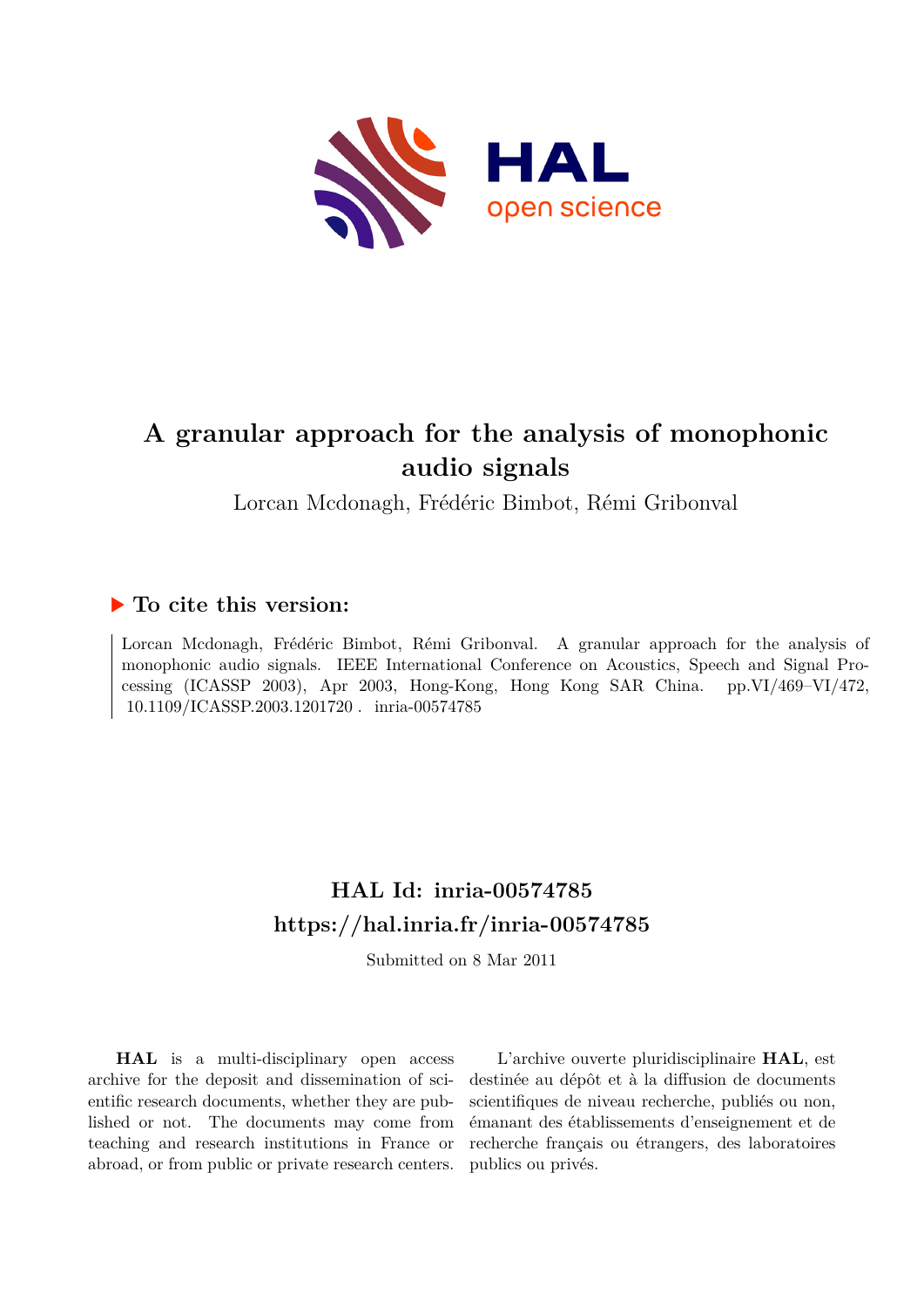# **A GRANULAR APPROACH FOR THE ANALYSIS OF MONOPHONIC AUDIO SIGNALS**

<span id="page-1-0"></span>[➡](#page-2-0)

*Lorcàn M. DONAGH, Frédéric BIMBOT, Rémi GRIBONVAL*

IRISA (CNRS & INRIA) / METISS Campus Universitaire de Beaulieu 35042 Rennes - France *{lmcdonag, frederic.bimbot,remi.gribonval}@irisa.fr*

## **ABSTRACT**

This paper describes a method for analyzing audio signals with an adaptive "parametric dictionary". We use sliding framesto extract elementary signals or *grains* from the analysis signal. We search for similarities amongst the collected grains to form *classes,* which we then use to derive a signal model for each class. These signal models or *prototypes,* are used to decompose the audio signal and compute analysis parameters for each grain. As a preliminary evaluation, we tested the method with real-life, monophonic and monaural recordings and obtained encouraging results.

# **1. INTRODUCTION**

In [1], Gabor introduces the concept of *atoms* , *i.e.* signals localized in both the time and frequency domain. He states that any musical signal could be described as a superimposition of a large number of such atoms. Techniques such as Short Time Fourier Transform and Wavelet Analysis [2] rely on this assumption. Local cosine functions, including chirps and other variants, are common atom types for audio signal analysis. Noise + transient models can be used to account for non-pitched components also found in audio signals.

Drawing upon Gabor's idea and Wavetable / Granular synthesis techniques [3], we present a scheme for representing musical signals with a dictionary of parametric "wave" (*i.e.* with no simple analytical expression) atoms in order to obtain a sparse decomposition. We give the name *grain* to such atoms.

The main idea is to find and make use of both short- and long-term redundancies in the analyzed audio signal. *Shortterm redundancy* is present in pitched or stationary parts. For example, a segment associated with a single note of a pitched instrument exhibits some form of periodicity. We could extract one cycle of the waveform which we would repeat to reconstruct this part of the signal, using PSOLA [4]. *Long-term redundancy* we associate with one note often being repeated several times at different places of the song. As there is no hope to find two exactly identical grains, we

must use a measure of "similarity" between grains, introduced in Sec.2, and a model of the variability to describe similar grains, which we introduce in Sec.3. We shall discuss a practical analysis algorithm in Sec.4, while Sec.5 is devoted to the presentation of our experimental results.

#### **2. FINDING REDUNDANCY**

We split the main signal into short-time frames. This provides us with a number of *grain* signals localized in time, which we can compare to one-another. This transformation is a means to search for redundancy inside the main signal.

# **2.1. Obtaining the grains from the signal**

We define  $n_g$  "grain" signals  $g_i$  of duration  $d_g$  (typically approximately 20 milliseconds) by applying  $n<sub>g</sub>$  Hanning windows W overlapping by  $50\%$ :

$$
g_i[t] = W\left[t\right]\cdot s\left[t + \Delta_i\right]
$$

 $\Delta_i$  is the time-shift of the beginning of the *i*-th analysis window. Thanks to the properties of Hanning windows, we can write:

$$
s[t] = \sum_{i=1}^{n_g} g_i \left[ t - \Delta_i \right] \tag{1}
$$

Eq. 1 yields an exact, albeit trivial decomposition of  $s$  into shifts of vectors taken from a dictionary of  $n<sub>g</sub>$  vectors. We aim to obtain a *sparser* decomposition of the signal, that is to decompose the signal with a dictionary of  $K \ll n_{\theta}$  vectors. Therefore, our goal is now to find and model some form of redundancy amongst the grains. We evaluate similarity between grains by means of a similarity measure  $\Gamma$ , which is chosen to be invariant to a certain number of transformations of the input vectors. We then assign grains to classes, in which all grains are similar to each-other, with respect to  $\Gamma$ .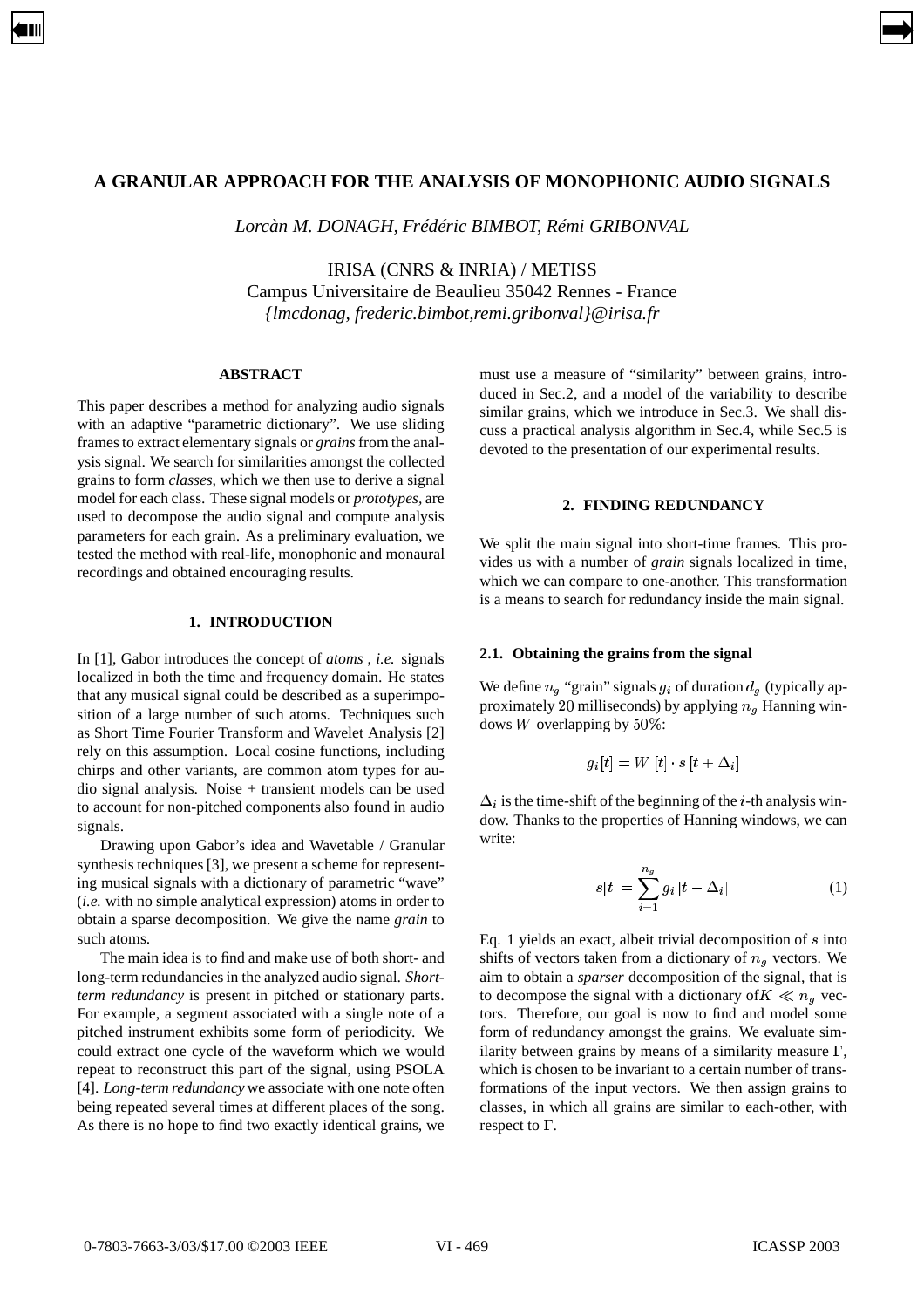

<span id="page-2-0"></span>[➡](#page-1-0)

**Fig.** 1.  $\Gamma(g_i, g_j)$  for  $n_g = 118, d_g = 32$  ms

### **2.2. A similarity measure**

The similarity measure can be seen as a measure of the distance between two grains. We require  $\Gamma$  to be equal to one for a pair of identical grains. Below we give two examples of similarity measures and state the corresponding invariance properties.

$$
\Gamma_{SP}(g, g') = \frac{\langle g|g'\rangle}{\|g\|_2 \|g'\|_2} \tag{2}
$$

$$
\Gamma_{\Psi}\left(g,g'\right) \quad = \quad \langle |g(f)|\,, |g'(f)| \rangle \tag{3}
$$

 $\Gamma_{SP}$  (Eq.2) is the scalar product of the normalized grains, it is invariant with respect to the amplitude of the grains.  $\Gamma_{\Psi}$  (Eq.3) is the scalar product of the normalized amplitude spectra of the grains.  $\Gamma_{\Psi}$  is invariant with respect to the phase spectrum of the grains. Fig.1(a) shows an example computed on all the pairs  $(g_i, g_j)_{i,j \in \{1 \ldots n_s\}}$ , of grains extracted from a clarinette signal<sup>1</sup>[5]. Note the symmetric block structure of the matrix  $\Gamma_{SP}(g_i, g_j)$ . Dark squares mostly correspond to stationary parts of the signal (*i.e.* notes of the melody). But there are some oscillations of the similarity inside those blocks, a problem which we describe below.

#### **2.3. Overcoming frame-related problems**

One disadvantage of frame-based methods is that the bounds of the sonic events we want to identify may not be synchronized with those of the frames. This limitation might explain why we observe oscillations on Fig.1(a). Increasing the overlap between adjacent frames makes little sense, as this would substantially increase the number of required computations and eventually we would be comparing signals only differing by two sample values. Our proposed solution (Eq.4) is based on an extrapolation of the signal

segment  $s[\Delta, \Delta + d_g]$  using bi-directional Linear Prediction [6]. When the extrapolated segment is windowed with  $W[t+n]$ , it results in the extrapolated grain  $\overline{\mathcal{G}}_n$ . We compute the similarity measure with all extrapolated grains  $\overleftrightarrow{g}_n$ and retain the value of the optimal time-shift  $n_{opt}$  that leads to maximum similarity:

$$
\Gamma_{LP}(g, g') = \max \left[ \Gamma_{SP} \left( \overleftrightarrow{g}^{\prime}{}_n, g' \right) \right] \tag{4}
$$

Fig.1(b) shows the values of  $\Gamma_{LP}$  for the clarinet signal used previously. The oscillations are heavily reduced as expected.

# **3. A GRANULAR MODEL**

Using the similarity measure  $\Gamma(g_i, g_j)$  that we have presented, we can cluster the grains  $g_i$  into K classes  $C^k$  (see Sec. 4). In essence, our approach relies on the assumption that all grains inside one class of similarity are approximate versions of a unique root grain  $\gamma^k$ , the *prototype* of all these versions. The following section presents a mathematical formalization of this idea.

#### **3.1. General Granular Model**

[➡](#page-3-0)

We define the following model of a grain:

$$
g_i = F\left(\gamma^k, \theta_i\right) + e_i \tag{5}
$$

- $\bullet \gamma^k$  is the *prototype* of the  $k^{\text{th}}$  class, chosen from  $C^k$ ;
- $\bullet$  F is a function verifying:  $\Gamma(F(g, \theta), g) = 1, \forall (g, \theta);$
- $\theta$  is the parameter vector of F;
- $\widetilde{g}_i = F(\gamma^k, \theta_i)$  is an approximation of  $g_i$ ;
- $e_i = g_i \tilde{g}_i$  is the approximation-error for grain  $g_i$ .

 $F$  should be set by the user to reflect some invariance properties of  $\Gamma$ . We will now discuss some methods to compute the prototypes  $\gamma_k$  and the parameters  $\theta_i$ .

#### **3.2. Signal decomposition**

Eq.5 shows that every grain shall be represented with only a single prototype, which is moreover a grain chosen inside the corresponding class. This is for the sake of simplicity, and we are aware that this choice is not suitable when dealing with polyphonic signals *(i.e.* several sounds overlapping in time, prominent echo or reverberation). The sum of all the approximate grains  $\tilde{g}_i$  gives an approximate reconstruction  $\widetilde{s} = \sum_{i=1}^{n_g} \widetilde{g}_i$  of the main sig  $\sum_{i=1}^{n_g} \widetilde{g_i}$  of the main signal s. Let us define

<sup>1</sup>The soundfile is available at *http://www.irisa.fr/metiss/lmcdonag*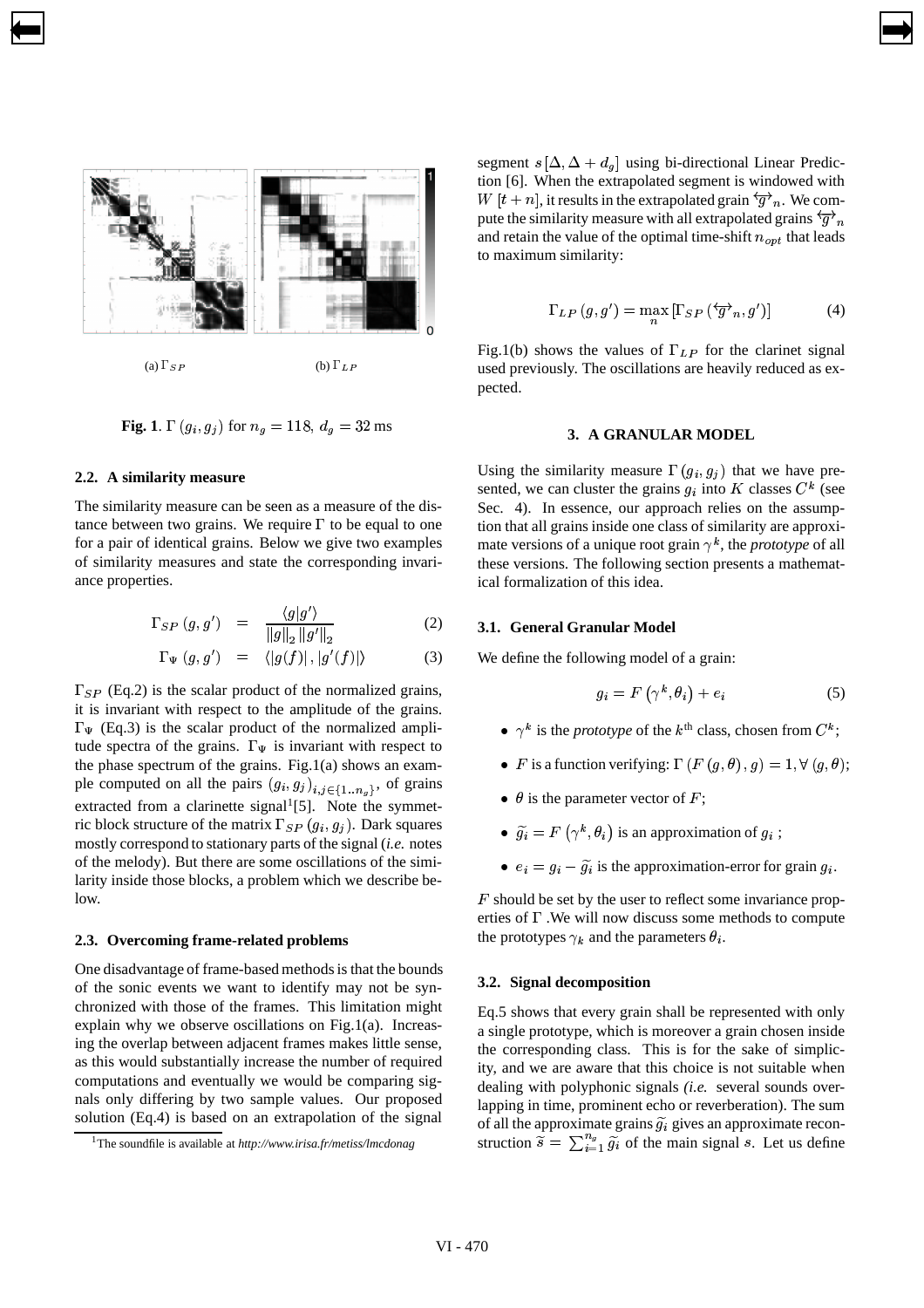$\Theta = {\theta_i}_{i=1..n_g}$  and  $P = {\gamma^k}_{k=1..K}$ . We search to minimize the norm of the global reconstruction-error  $||s - \tilde{s}||$ , which is equivalent to solving the optimization problem:

<span id="page-3-0"></span>[➡](#page-2-0)

$$
\min_{P,\Theta} \left\|s - \sum_{i=1}^{n_g} F\left(\gamma^k, \theta_i\right)\right\|
$$

Unfortunately, solving this problem does not guarantee a sparse decomposition. For example, Eq.1 is a solution but is not sparse at all  $(K = n_g)$ . We must introduce some more constraints, explicitely by arbitrarily fixing the number of classes  $K$ , or not. As the global minimization over all possible combinations of  $P$  and  $\Theta$  is computationally prohibitive, we use algorithms where the minimization is done partially, in two successive stages.

## **4. LEARNING OF THE PROTOTYPES**

The learning algorithm performs a classification of the grains according to the values of the similarity measure and finds a set of prototypes for the classes. Finally the signal is reconstructed approximately using the prototypes and optimized parameter values. Note that grains with norm below the noise floor are removed prior to classification. The performance of the algorithm and its variants will be assessed with their corresponding *Signal-to-Noise Ratios* (SNR).

#### **4.1. EM Classification procedure**

Given a grain  $q$  and a measure  $\Gamma$ , the closest neighbour  $\overline{\gamma}^k$  (g) of g amongst a collection of prototypes P is defined as:

$$
\overline{\gamma}^{k}\left(g\right)=\arg\max_{\gamma\in P}\left[\,\max_{\theta}\Gamma\left(g,F\left(\gamma,\theta\right)\right)\right]
$$

**Algorithm 1** EM-like Classification [7]

Randomly choose  $\{i_1, ..., i_K\}$  different indexes. Initialize the prototypes P with the set  $\{g_{i_1},...,g_{i_K}\}\$ . Iterate steps 1  $& 2$  over  $i$ .

- 1. For every g, find its closest neighbor  $\overline{\gamma}^k(g)$  amongst P. Assign g to class  $C^k$ .
- 2. For each  $C^k$ , find  $g_0$  having greatest average similarity with all  $g \in C^k$ . Replace  $\gamma^k$  with  $g_0$ .

*Remark:* the number of classes  $K$  must be set by the user before runtime, results are dependent upon initialization.

#### **4.2. A direct procedure: Row Scanning**

[➡](#page-4-0)

A property of the similarity measures is a form of *pseudotransitivity*:

$$
\left|\Gamma\left(g,g'\right)\right|,\left|\Gamma\left(g',g''\right)\right| \geq \varepsilon \to \left|\Gamma\left(g,g''\right)\right| \geq \alpha \cdot \varepsilon \qquad (6)
$$

We can only give a theoretical lower bound for  $\alpha$ , which is  $\left| \Gamma(g, g'') \varepsilon^{-1} \right|$ . In practice though, we observed that  $\alpha$ is often close to 1.This means that when one finds three grains, two pairs of which have a high  $\Gamma$  value, the remaining pair roughly have the same (high)  $\Gamma$ . This observation lead us to write and experiment another classification algorithm (Alg.2), which scans the rows of  $\Gamma(g_i, g_j)$  to form classes amongst which all grain verify Eq.6. Two threshold values  $\alpha_0$  and  $\varepsilon_0$  must be provided before execution.

| <b>Algorithm 2 Row Scanning</b>                          |  |  |  |  |  |  |  |  |  |  |
|----------------------------------------------------------|--|--|--|--|--|--|--|--|--|--|
| Set $G = \{g_i\}_{i=1n_q}$ . Until $G = \emptyset$ , do: |  |  |  |  |  |  |  |  |  |  |

- 1. Pick a  $g^p$  from G. Remove it from G. Create a new class  $C^p$  and initialize it with  $g^p$ .
- 2. Scan all  $g \in G$ . If  $\Gamma(g, g^p) \geq \varepsilon$ , put g into  $C^p$ .
- 3. For every  $g \in C^p$ , check that every other  $g' \in C^p$ satisfies  $\Gamma(g, g') \geq \alpha \cdot \varepsilon$ , otherwise remove g from  $C^p$ .
- 4. Substract  $C_p$  from  $G$  Go to step 1.

*Remarks* the number of classes is computed by the algorithm, only  $\alpha$  and  $\varepsilon$  need to be chosen in advance by the user. Judging by our tests, the value of  $\varepsilon$  does not seem critical provided  $0.5 \leq \varepsilon < 1$ . The degree of *homogeneity* inside classes is controlled by  $\alpha$ . A high  $\alpha$  imposes low dispersion of  $\Gamma$ -values inside one class, ultimately leading to  $K \approx n_{q}$  when  $\alpha = \varepsilon = 1$ . An iterative procedure may also be used to automatically adjust  $\alpha$  and  $\varepsilon$  for attaining a specified reconstruction-error value. Although we have not fully tested this, we believe the low complexity of the algorithm permits repeated execution in reasonable time.

#### **5. EXPERIMENTS**

Tests were performed on recorded and synthetized monophonic audio signals, using Matlab software. We used the *Signal-to-Noise Ratio* to measure and compare the performance of algorithms 1 and 2:

$$
\text{SNR}_{dB} = -20 \, \log_{10} \frac{\|s - \widetilde{s}\|}{\|s\|}
$$